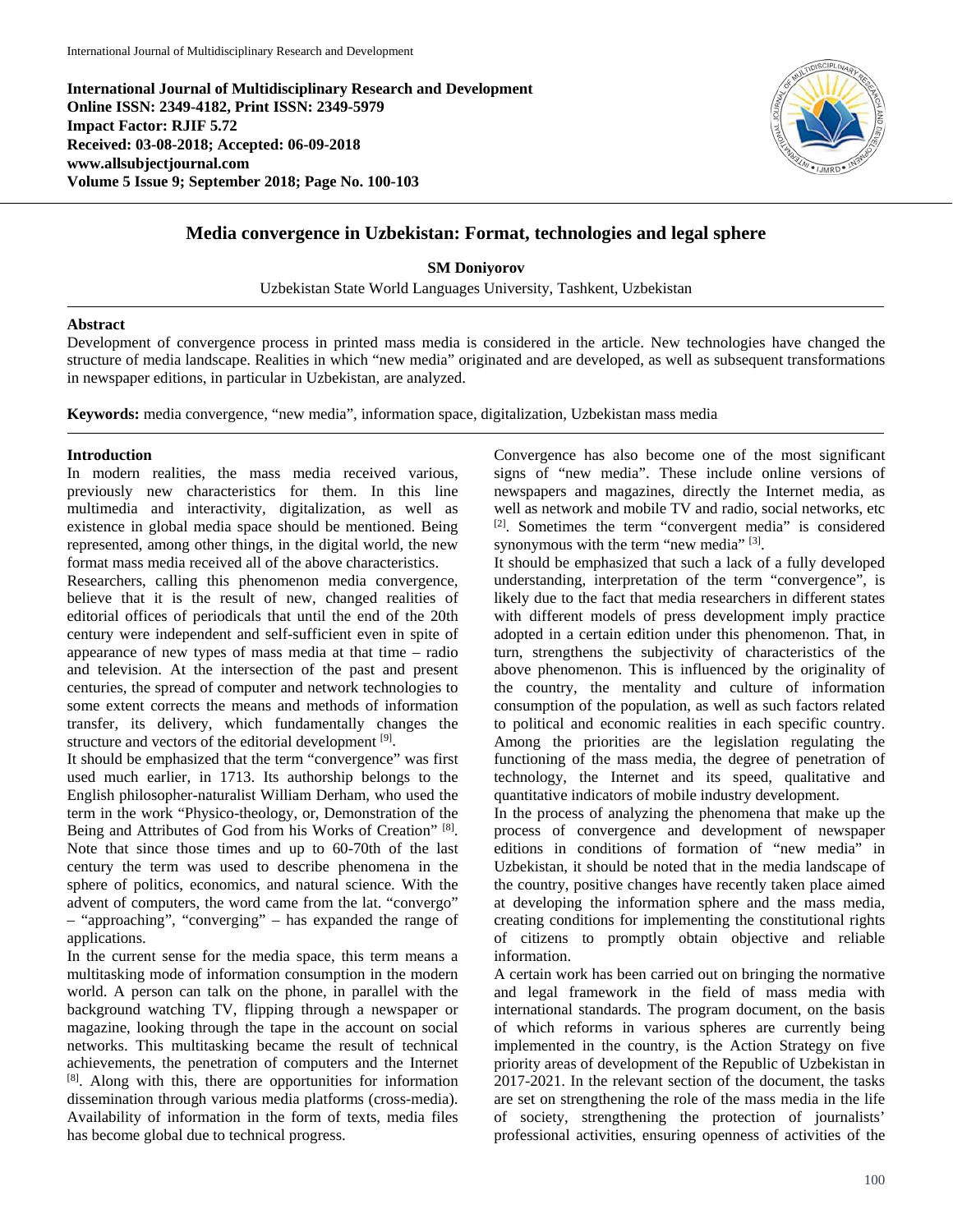state governing bodies and administration, introducing modern forms of information about rights and freedoms, legitimate interests of citizens. The authorities are trying to improve the sphere of digital media. Addressing the representatives of the sphere on the professional holiday – Press and Mass Media Workers Day – President of Uzbekistan Shavkat Mirziyoyev noted that "currently there are over 400 websites and information portals in the global network in the. uz domain, most of them also operate in foreign languages. A new creative generation – Internet journalists is being formed in this sphere  $[7, 1]$ .

It should be noted that, as it is integrated into the international information space, the electronic media landscape of Uzbekistan is represented by radio, television and the Internet. With the progressive development and rooting of media convergence in the early 2000s, an electronic newspaper joined to them.

At that time, the editorial offices of leading newspapers and magazines, trying to keep pace with the times, opened electronic versions of their publications. The most important argument in favor of this step became that the online version allowed to increase the audience coverage. Although, it is worth noting, in view of insignificant Internet coverage of the country's territory, in the early years it was a small increase – about 10-15 percent from subscribers of the paper version.

Later, after a while and with development of technologies, the benefits were appreciated by the readers themselves. A loved edition can be read at home, at work or on the screen of a mobile phone. A number of publications began to post an electronic version of a fresh issue even before the publication was published. Already at this stage, electronic versions have got the upper hand on the efficiency of informing the reader. The next most important advantage will become interactivity, which provided an opportunity to establish full-fledged feedback and interaction with the audience.

Currently, as reported on the official website of Uzbekistan Press and Information Agency  $[6]$ , there are more than 1,500 mass media in the republic. Among them there are about 700 newspapers, many of which have their own websites.

Note that often the site of the newspaper is a digital analogue of a printed publication, simply existing in a different form, and the web resource is identical in content to the newspaper.

It should be emphasized that such a strategy is predominant in the communication environment of Uzbekistan. To some extent, the existing legislation contributes to this. The Law of the Republic of Uzbekistan "On the mass media", which is in effect at the stage of preparing this article, devotes an entire article under the number 27 of the electronic version of the periodical [1].

In the normative act, the electronic version of a periodical printed publication is regulated as one of the ways of disseminating a periodical printed publication. It is said that the editorial office of a periodical printed publication has the right to distribute an electronic version of a periodical without registration of an electronic version as an independent mass media subject to identity of the content of the printed and electronic versions of relevant periodical and compliance with legal requirements. On dissemination of the electronic version of the periodical, its editorial office is obliged to notify in writing the registering authority.

It should be emphasized that the current law, which entered into force more than 10 years ago, currently does not take into account all the specifics and trends of the modern media sphere. Legislative norms indirectly suggest that the newspaper, if desired, to distribute information to the audience more quickly, which publishes more materials on its electronic portal in comparison with the newspaper version, is obliged to create and register separately from the already existing edition of the print media also the edition of the information website. Otherwise, as indicated in the above-mentioned law, the electronic version can only completely duplicate the printed version, except for the reservations stipulated in the normative act: it is not considered as a violation of the content identity of the exception from the electronic version and (or) replacement of all or part of advertising messages contained in printed version of the periodical, as well as reduction in the volume of materials presented in the electronic version in comparison with the printed version  $[4]$ . It remains to add that the above reservations are inherently insignificant and do not have any influence on the state of affairs.

Taking into account the developed environment and the specifics of the legislative regulation, not all traditional media in Uzbekistan transfer the main focus of information activities from the pages of the paper version to the Internet site. This, in particular, concerns the sites of most of the central newspapers, which are only an electronic transcription of the printed primary source. At the same time, the statistics of the national search system www.uz testifies that the websites of the main socio-political and socio-economic newspapers of Uzbekistan were registered in 2006-2008.

An indicative trend is emerging according to which the main criterion for their effectiveness is circulation for central state media of Uzbekistan at the present stage of their development, development of modern information environment. This fact demonstrates the focus of editorial policy, first of all, on expanding the audience of the traditional, printed version. In order to prevent the decline in sales of printed versions, many newspapers practice updating of their websites not in the early morning, but closer to lunch time. In this way, subscription campaigns do not lose their meaning. This practice is typical for a number of mass media.

In this context it is also appropriate to emphasize the degree of presence of the majority state socio-political editions of Uzbekistan in social networks, which should be taken into account in the context of the analysis of the effectiveness of media websites.

In the context of actualization of consumption of traditional media content, including with the help of popular social networks and Internet messengers, not all publications are represented on these sites. On the websites of electronic versions of publications there are icons "twitter", "facebook", "vkontakte" (in contact) and "odnoklassniki" (classmates). However, the links from them are returned to the current page, that is, they do not work. This fact allows us to assume that the editorial staff at the moment are not interested in promoting newspapers on the space of social networks.

Thus, there is every reason to believe that at the present stage of developing the web space, not all editions of Uzbekistan's state media have an understanding and a strategy for developing their presence on the Internet. Electronic versions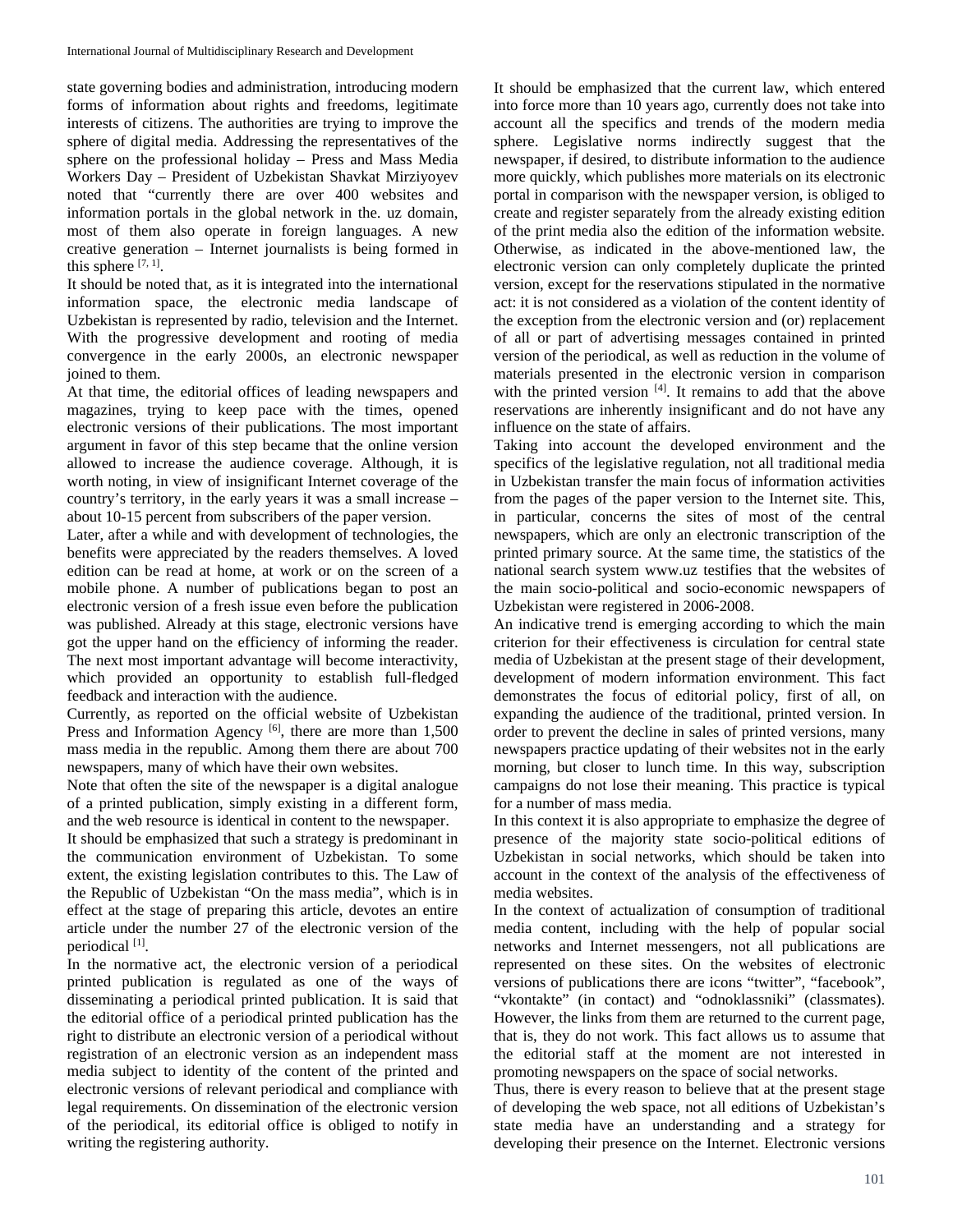of newspapers, identical in content to paper versions, cannot be considered successful and appropriate to the current level of Internet media. They do not use the potential of multimedia, new communication platforms. In addition, the editorial offices need to correctly assess the importance of effective use of interactive capabilities. The reason for this situation can be both an inadequacy of current realities of the legislative base, and the unwillingness of the editorial managers to change the approaches developed over many years. The absence of personnel specializing in creative activity in the Internet media is also a significant complication.

It should be emphasized that, as noted above, many mass media in Uzbekistan are in search of their own model for development of their Internet versions. Therefore, if some publications fill websites with various multimedia and interactive services, others just begin to do it.

An example is the regional mass media. Taking into account the tendency of the last few years to regionalizing the market of printed products, which are more in line with the interests and needs of readers of this or that administrative unit, there is an aspiration to increase electronic editions of printed mass media in the regions of Uzbekistan. Almost all regional print media have their own websites. Of course, by now, there is still an unresolved circle of issues on development of new media platforms by the local press, the creative methods and techniques of web journalism, the processes of convergence and technological communication. In this line of development of contemporary media sphere, a comprehensive study of these aspects of activities of regional mass media, examples of their successful activities, seems relevant.

According to the national search system www.uz, the leader among the electronic versions of regional mass media is the website of the joint editorial office of newspapers Zarafshon and Samarkand Gazette. Among all the sites represented in the category "News and Media", the website of the khokimiyat of Samarkand region occupies the 59th place by popularity <sup>[5]</sup>.

The website was registered in April 2008. At the same time, it is distinguished from similar ones by rather modern design and decoration. The main articles presented on the portal repeat the publication of the paper version. At the same time, they are divided into thematic areas. Based on the statistics of views, the most popular articles are highlighted, which, of course, creates additional convenience for readers.

On the website www.zarnews.uz, which was registered in 2008, the announcements of the following issues of the newspaper are posted. Here, more than in other regional publications, interactive opportunities are used. Through the site, a survey is conducted on current themes. In particular, in summer, these are issues related to organization of children's recreation in recreational, school camps, sports sections and courses of children's creativity, events in public gardens and parks. Based on generalization of received responses, as reported on the website, articles on this theme will be prepared, highlighting the problems that readers are telling about.

The mechanism of feedback of the editorial staff and the audience is quite transparent. An analysis of letters received in the newspaper is monthly shown on the website in the form of a diagram. There is a subscription to the RSS-list on the portal, the account of the editorial office of newspapers Zarafshon and Samarkand Gazette has been created and is being developed in the main social networks, for example, facebook.

The detailed information on the history of creation of newspapers Zarafshon and Samarkand Gazette, which is published on the website helps to establish additional communication, confidential contact with readers, the main milestones of their development, achievements and awarded with state awards and prestigious journalism awards the members of the team, well-known pen masters, who have worked or cooperated with Samarkand newspapers. Details are given about the management, employees of publications with their portraits, descriptions of functional duties, the range of covered themes and specialization.

Photo gallery posted on the website is also noteworthy. Multimedia content of this section is well-developed, there is also a thematic rubrication, which makes it much easier to find interesting photos.

With all of the above, no doubt, the regional mass media should be closer to their consumers through electronic versions of their publications, more actively implement the technology of information dissemination in the network, make it more visible, and their websites – interactive.

As already noted, the considered websites due to specifics of development of this media segment in Uzbekistan with small limitations were electronic versions of printed publications. At the same time, another model develops in the information space of the country, when the site of the printed publication functions at the level of an independent Internet media that offers original content that is different from the base edition. This can be both texts written specifically for the website, and multimedia materials. Practice shows that it is these sites that take into account the specifics of the Internet space, usually have high rates of attendance and citation.

Basically, this model is implemented by editions of private editorial offices with previously prevailing entertaining content. For example, the private edition "Darakchi" successfully uses the opportunities of convergence on the website www.darakchi.uz. Multimedia content of this resource is well-developed, photos and videos are very common. Attendance of the website is not possible to assess due to closedness of statistics on the initiative of the editorial board, however, based on the data that about 57 thousand users were subscribed to the telegram channel of "darakchi" (www.telegram.me/darakchinews\_bot), it can be concluded that the number of unique visitors to the portal per day exceeds several thousand unique visitors.

The editorial staff of the website "Darakchi" is betting on both exclusive content and the use of visualization capabilities. Photo reports are often published on the website. The headings of the materials use verbs in the active voice, key phrases, as well as the name of the locality where this or that event occurred. This method is used by most leading Internet media in the global space.

Constant updating is another important requirement, a necessary condition for the attendance of resources. The portal updates the news approximately every half hour, the journalists and copywriters responsible for this react instantly to the events taking place, placing both text and multimedia